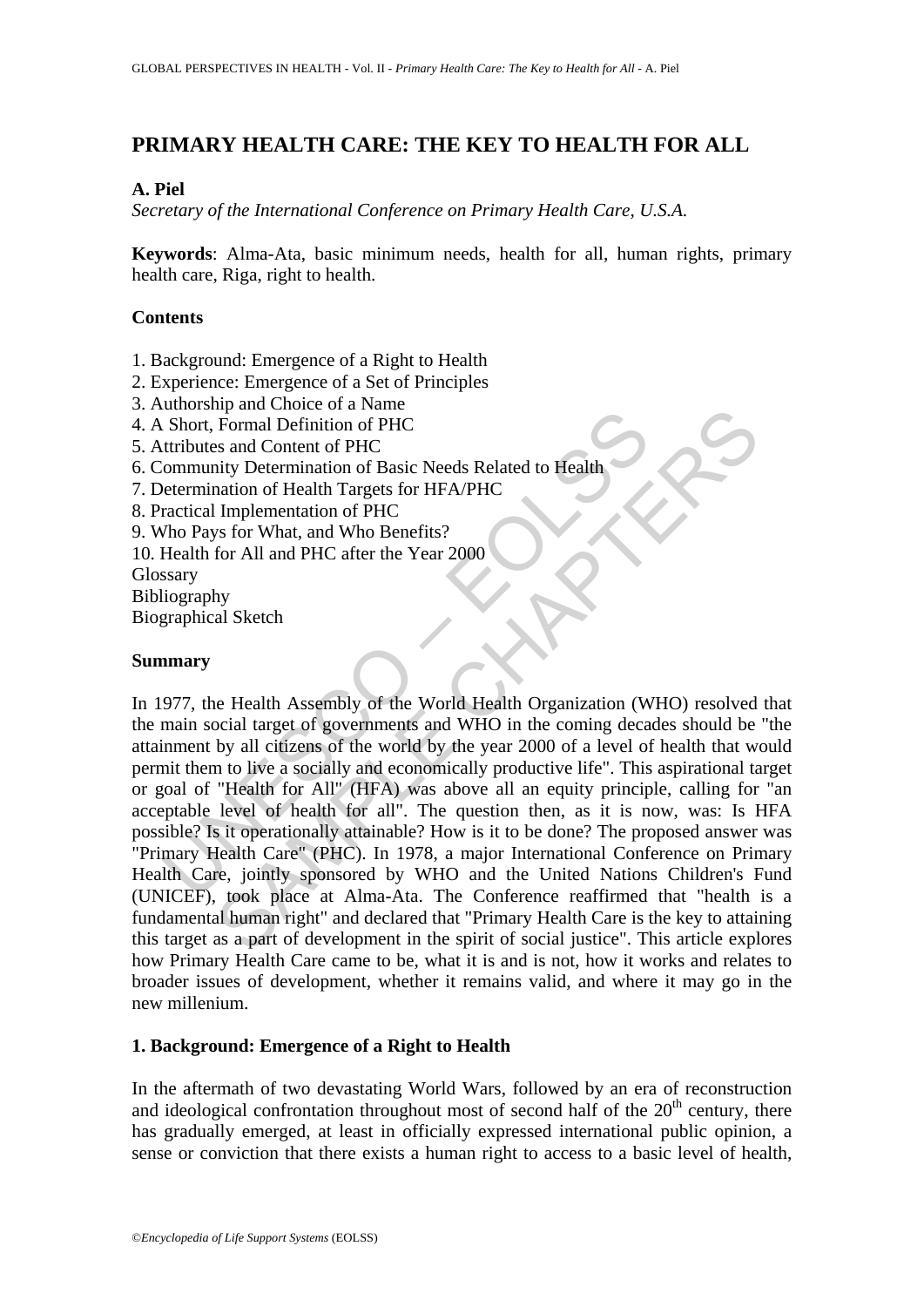education and opportunity for all. This goes beyond the earlier recognized civil rights of vote and free speech or freedom from torture and enslavement. The expression of a "Right to Health" does not mean that such a right has been universally accepted and acted upon in all constituencies. Freedom "from" enslavement is one thing, but a right "to" health raises a whole set controversial issues, such as who provides what, or gets what, and at whose expense. The United Nations Charter and the Universal Declaration of Human Rights (1948) approached the right to health gingerly, in terms of "medical care and necessary social services". The 1946 Constitution of the World Health Organization (which entered into force in 1948 and has now been accepted by almost 200 Member States) affirms that "the enjoyment of the highest attainable standard of health is one of the fundamental rights of every human being", that health is "essential for peace and of value to all", and that "unequal development... is a common danger". Most governments can ascribe to a "right to health", at least if the questions of who decides or does what and who pays for it can be side-stepped. The operational nature of Primary Health Care is such that these questions have to be met head-on, but in ways that can be applicable in different cultures, countries and communities, and at different stages of development. If the "Right to Health" and "Health for All" present the challenge, Primary Health Care provides a significant share of the solution.

#### **2. Experience: Emergence of a Set of Principles**

des or does what and who pays for it can be side-stepped. The opary Health Care is such that these questions have to be met head can be applicable in different cultures, countries and communities of development. If the "Ri does what and who pays for it can be side-stepped. The operational natual clack clack that these questions have to be met head-on, but in versual and Care is such that these questions have to be met head-on, but in versual Over several decades, experiences in an ever-increasing number of countries and communities around the world have shown that an acceptable, even enviable, level of health for all can be and has been attained, without undue reliance on State budgets or external aid, even in poor and otherwise underdeveloped areas. In none of these cases has the experience been totally successful and country-wide. Nevertheless, these experiences have come from every manner of political, cultural, social and economic system: Capitalist, Communist, Socialist, Totalitarian, Monarchist, Theocratic, or Lay Republic, developed and under developed. There appears to be no single universal model, but success stories have tended to pose the same recurring fundamental characteristics or principles for success. First, and perhaps primordially, in these examples the determination, promotion and provision of health in its fullest sense, came mainly from the people and communities themselves "bottom-up" and not so much from prescriptive external providers and donors, or central powers and budgets "top-down", important as such assistance may be. Second, the successful approaches targeted specific health improvement opportunities but also addressed a wider range of factors related to health: education, housing, food and water, environment, as well as occupational and social involvement, and not just sectoral health or medical services. Third, the actions taken aimed at more equitable and ultimately universal coverage according to need, beginning with more basic minimum needs, and using selective interventions that make a difference. Fourth, the health services provided were not just curative or rehabilitative, but also educational, promotive and preventive, aimed at the underlying determinants of health. Finally, the services provided and technologies used were effective, acceptable, manageable and affordable - in short, appropriate and sustainable. Such successes early on suggested that a new strategic and operational approach to health development, based on common principles, was in the offing - well before a name for it had been invented or agreed upon.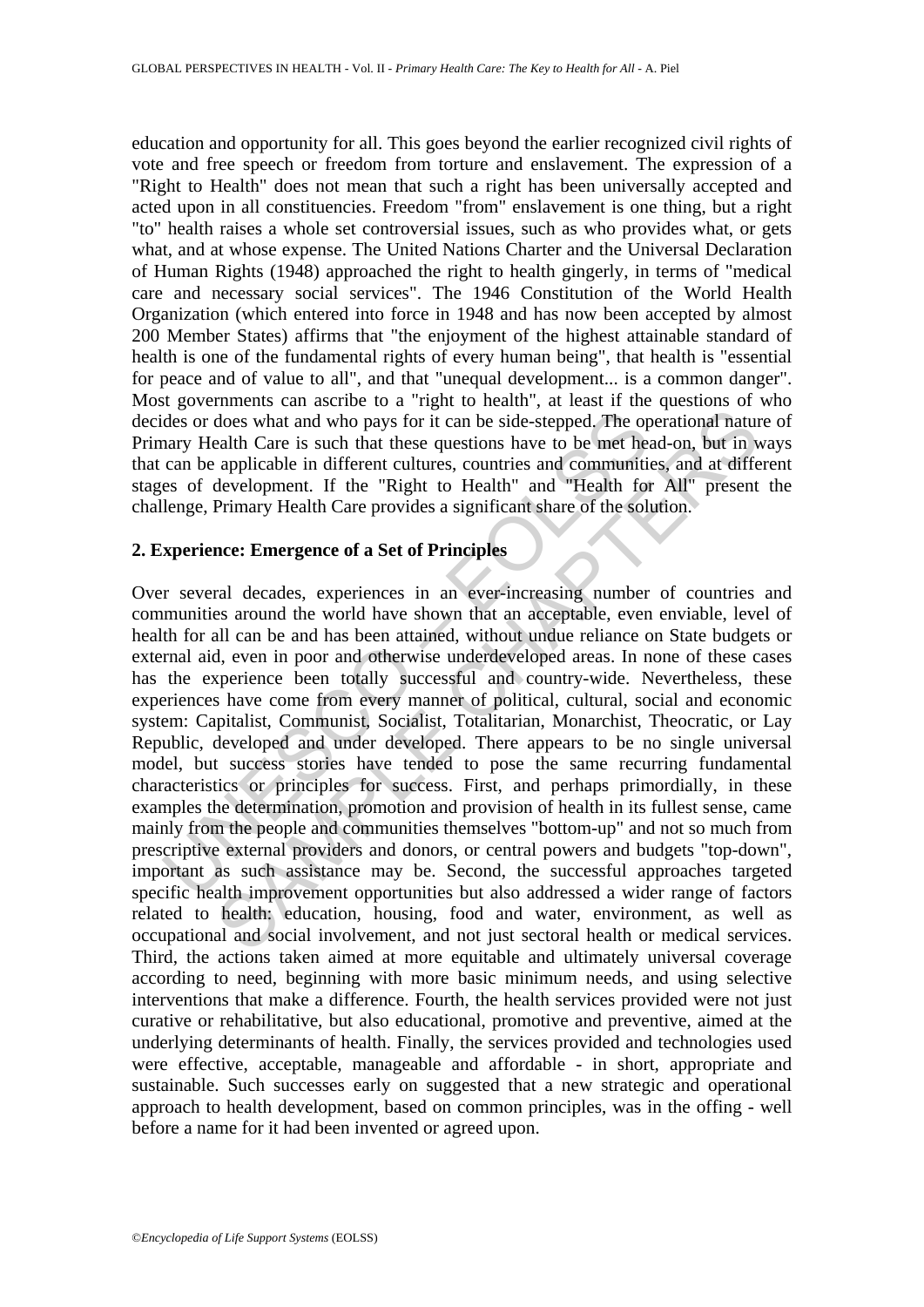### **3. Authorship and Choice of a Name**

1th Care" emerged as the "least worst" of the options considered a now, is something of a misnomer, suggesting things that PHC is context, the word "Primary" does not mean only first, or primeral. The word "Health" does no "e" emerged as the "least worst" of the options considered. The term P<br>is something of a misnomer, suggesting things that PHC in fact is not. In<br>tx, the word "Primary" does not mean only first, or principal, or basis<br>The w Many are they who have worked on PHC, its conceptualization, expression and realization. Still more carry PHC forward today. The 134 Member States and 67 United Nations organizations, specialized agencies and non-governmental organizations that attended the International Conference on Primary Health Care at Alma-Ata in 1978 worked hard to hammer out and agree on enduring language to describe PHC. To them great credit is due. Particular recognition must be given to the passionate advocacy of HFA/PHC by Dr. Halfdan Mahler, then Director - General of WHO (1973 - 1988). But in truth, no single person, group, agency or organization "invented" PHC. Rather, PHC invented itself. The international health community had the vision to seize upon it, albeit not without controversy and differences in perspective. Even the choice of a name, needed to promote the concept, did not come easily. Finally, the term "Primary Health Care" emerged as the "least worst" of the options considered. The term PHC, even now, is something of a misnomer, suggesting things that PHC in fact is not. In the PHC context, the word "Primary" does not mean only first, or principal, or basic, or peripheral. The word "Health" does not mean only health in the sectoral sense, and it certainly is not synonymous with "medical" or with "extension of health services". The word "Care" does not mean only curative and rehabilitative care, but also prevention, promotion and a wide range of other actions to foster healthy living in a healthy environment. Contrary to what its name might imply, PHC is not "delivered" to people; it is generated by them and from them. It is of them. PHC is, in short, true democracy in health development, with the accent on equity. PHC is driven by history, not invented. Nameless, it would still exist. So, what's in a name? A rose by any other name would smell as sweet.

# **4. A Short, Formal Definition of PHC**

One inescapable task of the International Conference on Primary Health Care was to capture and express the essence of PHC in a reasonably succinct way, emphasizing the elements of participation, acceptability, access, affordability and sustainability. PHC was conceived as the main entry way to the development of a total health system:

Primary Health Care is essential health care based on practical, scientifically sound and socially acceptable methods and technology made universally accessible to individuals and families in the community through their full participation and at a cost that the community and country can afford to maintain at every stage of their development in the spirit of self-reliance and self-determination. It forms an integral part both of the country's health system, of which it is the central function and main focus, and of the overall social and economic development of the community. It is the first level of contact of individuals, the family and community with the national health system bringing health care as close as possible to where people live and work, and constitutes the first element of a continuing health care process.

# **5. Attributes and Content of PHC**

Much debate took place at Alma-Ata on what the main attributes or characteristics of PHC were, and on what should be the minimum content. There were understandable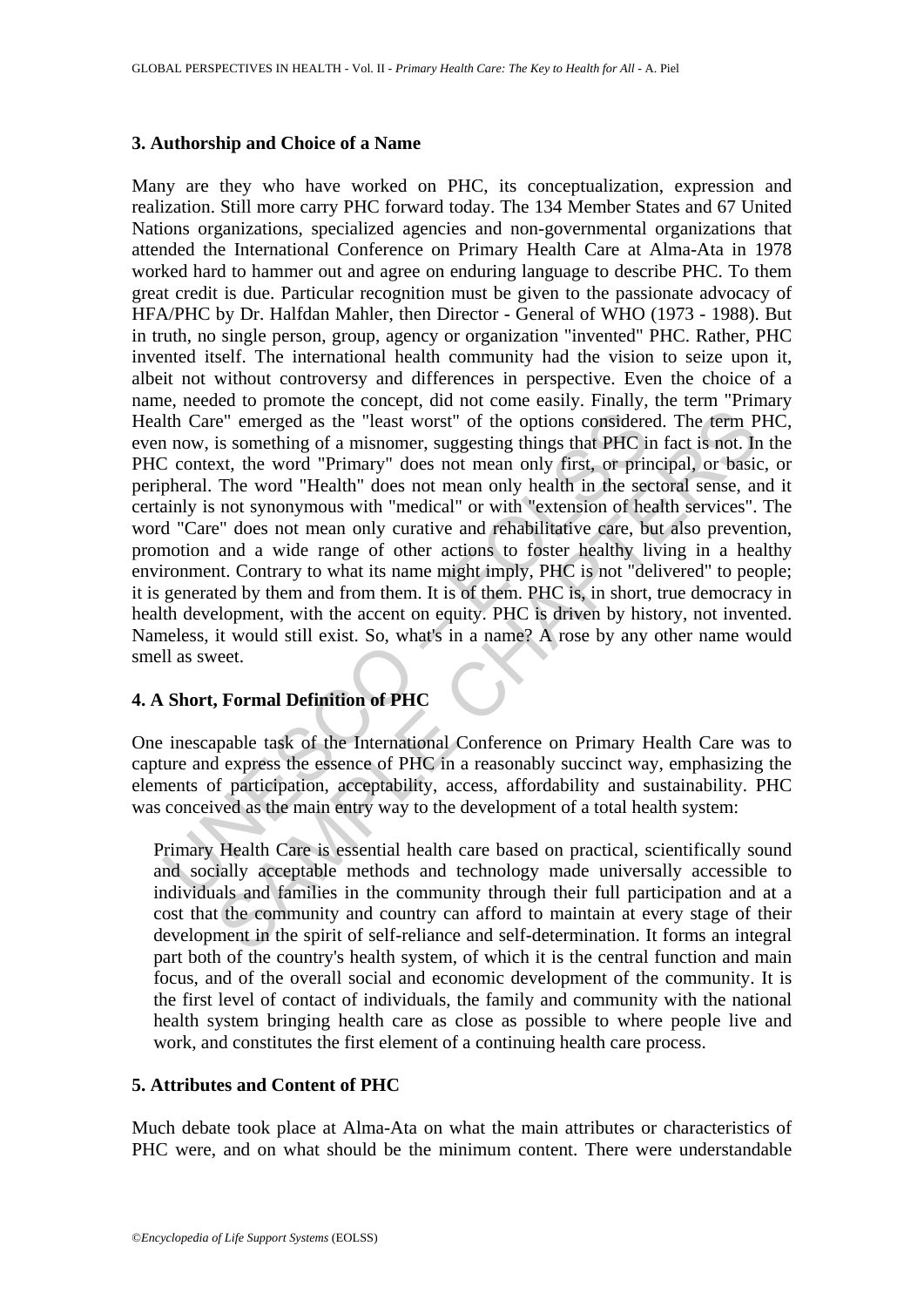tensions between proponents of "comprehensive" and "selective" PHC, and between advocates of "health services" focus and wider developmental purposes. The compromise solution was often to say two things at once. There was also the usual drafting dilemma between saying too little and saying too much. For example, should Mental Health be singled out for emphasis in the content of PHC, or subsumed within "prevailing health problems" and "endemic" or "common diseases"? The eventual Declaration of Alma-Ata was both an explanation of what PHC is and an exhortation to what PHC ought to be. The International Conference declared that Primary Health Care:

- 1. reflects and evolves from the economic conditions and socio-cultural and political characteristics of the country and its communities and is based on the application of the relevant results of social, biomedical and health services research and public health experience;
- 2. addresses the main health problems in the community, providing promotive, preventive, curative and rehabilitative services accordingly;
- addresses the main health problems in the community, pro<br>preventive, curative and rehabilitative services accordingly;<br>includes at least: education concerning prevailing health problem<br>preventing and controlling them; prom ress the main health problems in the community, providing promotive, curative and rehabilitative services accordingly; at least: education concerning prevailing health problems and method in states: education concerning pr 3. includes at least: education concerning prevailing health problems and methods of preventing and controlling them; promotion of food supply and proper nutrition; an adequate supply of safe water and basic sanitation; maternal and child health care, including family planning; immunization against the major infectious diseases; prevention and control of locally endemic diseases; appropriate treatment of common diseases and injuries; and provision of essential drugs.
- 4. involves, in addition to the health sector, all related sectors and aspects of national and community development, in particular agriculture, animal husbandry, food, industry, education, housing, public works, communications and other sectors; and demands the coordinated efforts of all those sectors;
- 5. requires and promotes maximum community and individual self-reliance and participation in the planning organization, operation and control of Primary Health Care, making fullest use of local, national and other available resources; and to this end develops through appropriate education the ability of communities to participate;
- 6. should be sustained by integrated, functional and mutually-supportive referral systems, leading to the progressive improvement of comprehensive health care for all, and giving priority to those most in need;
- 7. relies, at local and referral levels, on health workers, including physicians, nurses, midwives, auxiliaries and community workers as applicable, as well as traditional practitioners as needed, suitably trained socially and technically to work as a health team and to respond to the expressed health needs of the community.
- -
- -
- -

TO ACCESS ALL THE **11 PAGES** OF THIS CHAPTER, Visit[: http://www.eolss.net/Eolss-sampleAllChapter.aspx](https://www.eolss.net/ebooklib/sc_cart.aspx?File=E1-14-03-01)